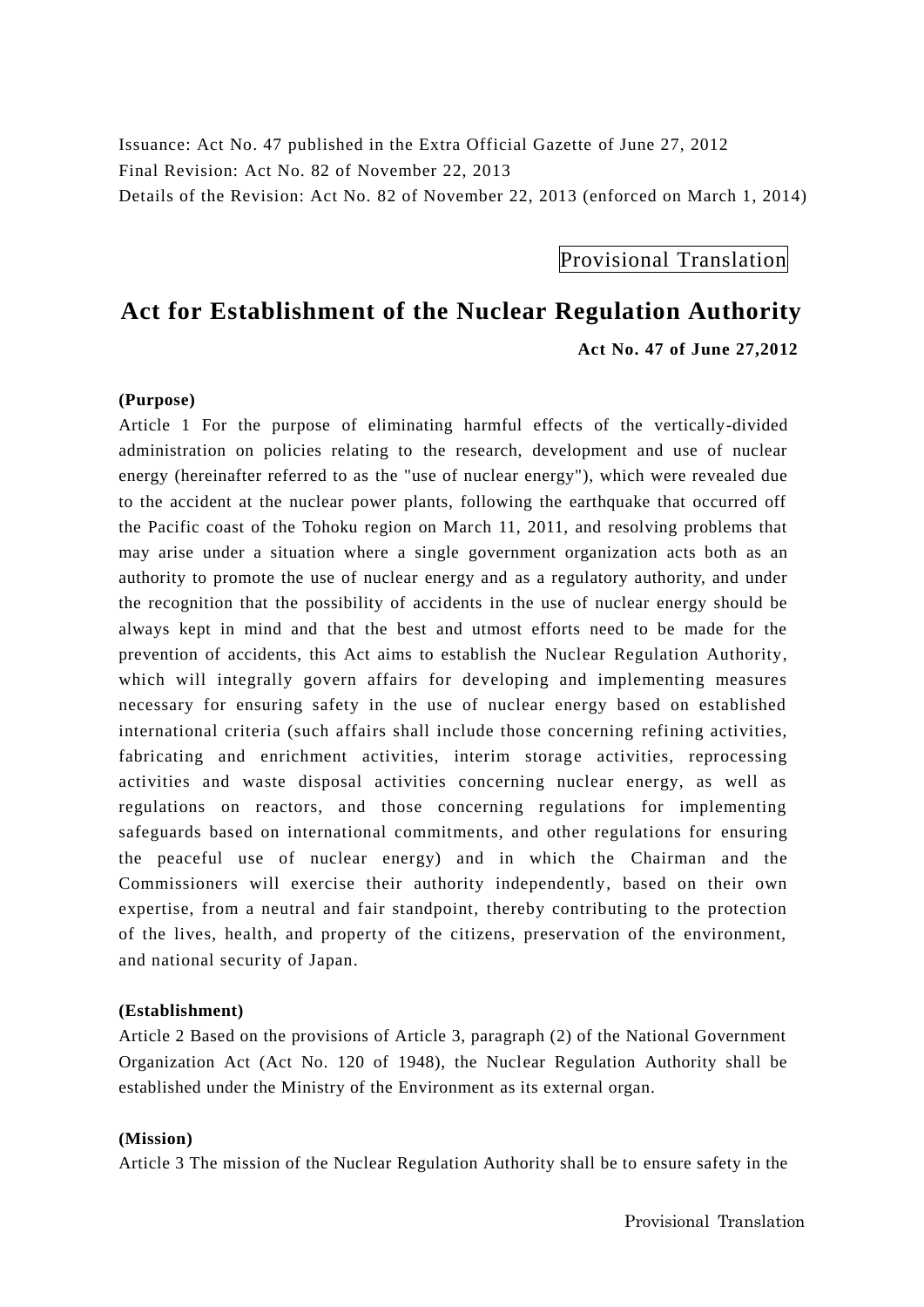use of nuclear energy (the mission shall include affairs concerning refining activities, fabricating and enrichment activities, interim storage activities, reprocessing activities and waste disposal activities concerning nuclear energy, as well as regulations on reactors, and affairs concerning regulations for implementing safeguards based on international commitments, and other regulations for ensuring the peaceful use of nuclear energy) for the purpose of contributing to the protection of the life, health, and property of the citizens, preservation of the environment, and national security of Japan.

#### **(Affairs under the Jurisdiction)**

Article 4 (1) For the purpose of achieving the mission set forth in the preceding Article, the Nuclear Regulation Authority shall take charge of the following affairs:

(i) Affairs for ensuring safety in the use of nuclear energy;

(ii) Affairs concerning refining activities, fabricating and enrichment activities, interim storage activities, reprocessing activities and waste disposal activities concerning nuclear energy, as well as regulations on reactors, and for otherwise ensuring safety in relation to these;

(iii) Affairs concerning the regulations on the use of nuclear source material and nuclear fuel material, and for otherwise ensuring safety in relation to these;

(iv)Affairs concerning regulations for implementing safeguards based on international commitments, and other regulations for ensuring the peaceful use of nuclear energy;

(v) Affairs concerning the prevention of radiation hazards;

(vi)Affairs concerning the development and promotion of basic policies on the monitoring and measurement of radioactive material or radiation levels, and plans for allocating expenses among the relevant administrative organs;

(vii) Affairs concerning the monitoring and measurement for ascertaining radiation levels;

(viii) Affairs concerning the cultivation and training (excluding what pertains to education and research at universities) of researchers and engineers for ensuring safety in the use of nuclear energy;

(ix) Affairs concerning the adjustments of affairs of the relevant administrative organs regarding the physical protection of nuclear fuel material and other radioactive material;

(x) Affairs concerning investigations of causes of accidents that have resulted from the operation, etc. of reactors (meaning the operation, etc. of reactors prescribed in Article 2, paragraph (1) of the Act on Compensation for Nuclear Damage (Act No. 147 of 1961)) (hereinafter such accidents shall be referred to as "nuclear accidents") and causes of damage that has arisen from nuclear accidents;

(xi) Affairs concerning international cooperation in relation to the affairs under the jurisdiction;

(xii) Surveys and studies necessary for conducting the affairs set forth in the preceding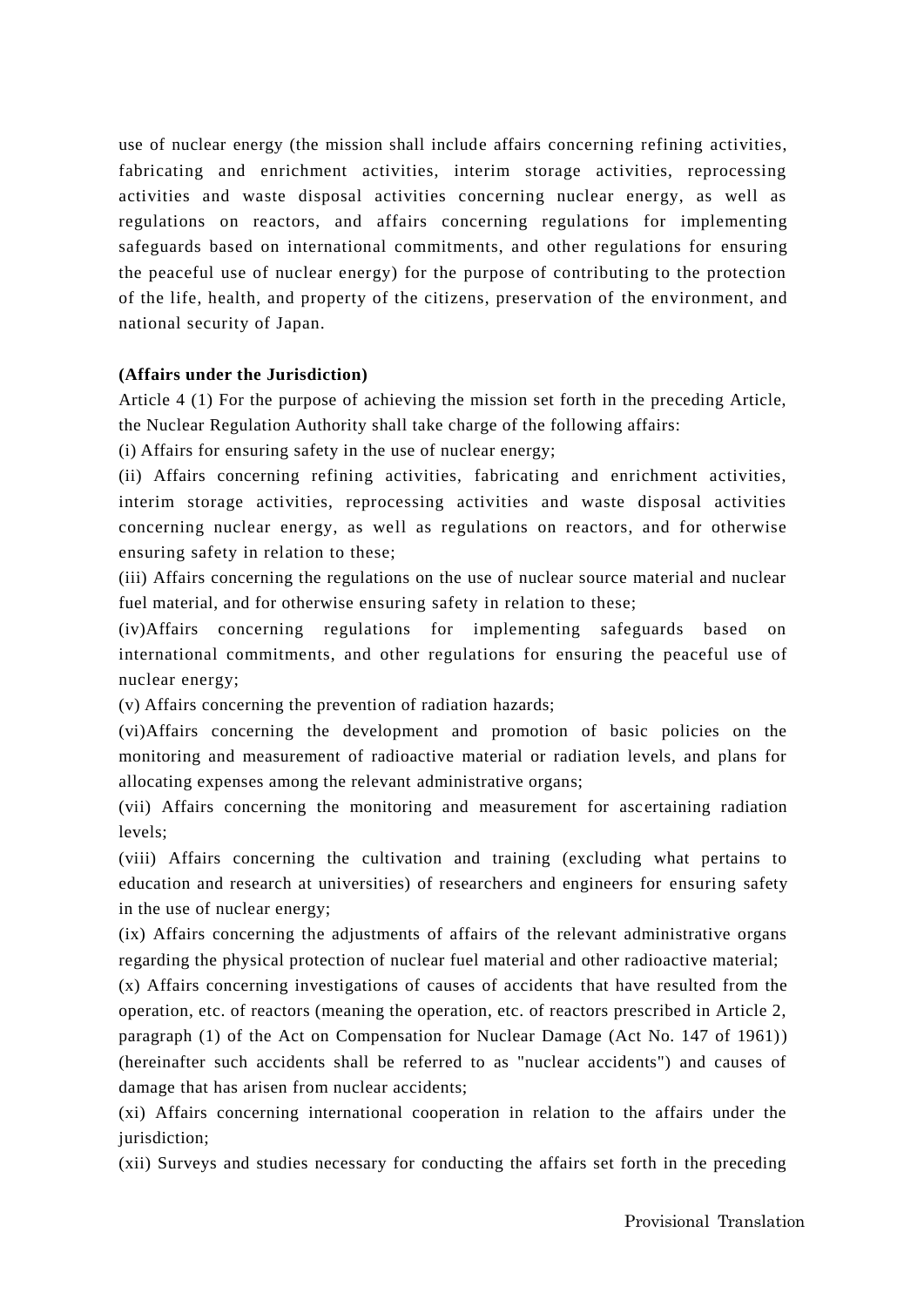items;

(xiii) In addition to what are set forth in the preceding items, affairs that are assigned to the Nuclear Regulation Authority based on Acts (including orders based on Acts).

(2) When the Nuclear Regulation Authority finds it necessary for conducting the affairs under its jurisdiction, it may provide the head(s) of the relevant administrative organ(s) with recommendations on matters for ensuring safety in the use of nuclear energy and request them to make a report concerning the measures that they have taken based on said recommendations.

## **(Exercise of Authority)**

Article 5 The Chairman and the Commissioners of the Nuclear Regulation Authority shall exercise their authority independently.

## **(Organization)**

Article 6 (1) The Nuclear Regulation Authority shall be composed of the Chairman and four Commissioners.

(2) The Chairman shall preside over the affairs of the Nuclear Regulation Authority and represent it.

(3) In the event that the Chairman has an accident or there is a vacancy in the office of Chairman, a previously designated Commissioner shall substitute for the Chairman.

## **(Appointment of the Chairman and the Commissioners of the Nuclear Regulation Authority)**

Article 7 (1) The Chairman and the Commissioners shall be appointed by the Prime Minister upon obtaining the consent of both Houses of the Diet, from among persons who are of noble character and have excellent knowledge and experience concerning the ensuring of safety in the use of nuclear energy.

(2) The appointment or dismissal of the Chairman shall be certified by the Emperor.

(3) In the case where a declaration of a nuclear emergency situation has been issued pursuant to the provisions of Article 15, paragraph (2) of the Act on Special Measures Concerning Nuclear Emergency Preparedness (Act No. 156 of 1999) or there are other circumstances requiring urgency in particular, during a Diet session, and where the offices of Chairman and the Commissioner who is to substitute the Chairman under paragraph (3) of the preceding Article are both vacant (hereinafter referred to as a "case requiring an emergency appointment" in this paragraph), and when both Houses or either House of the Diet failed to make any resolution on their consent regarding the Chairman within ten days, excluding the period of adjournment of the Diet or the Houses, from the day on which their consent was sought pursuant to the provisions of paragraph (1) by attaching a document stating that it is a case requiring an emergency appointment (or when their consent regarding the Chairman had been sought pursuant to the provisions of said paragraph and the situation later came to fall under a case requiring an emergency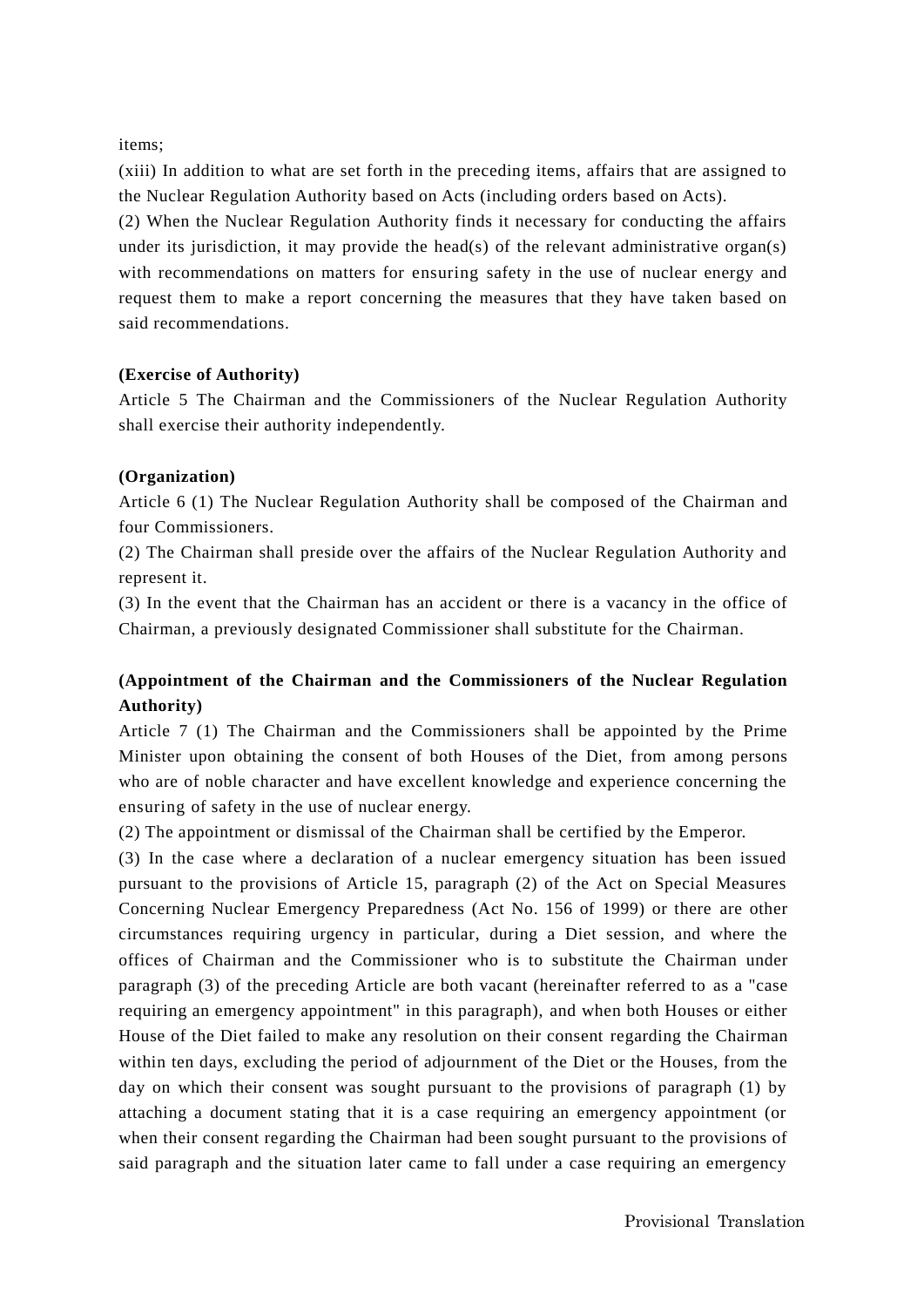appointment, from the day on which they received a notice to that effect) (excluding the case where either House of the Diet has made a resolution that it would not give said consent), the Prime Minister may appoint the Chairman from among those who are qualified as prescribed in said paragraph, notwithstanding the provisions of said paragraph.

(4) In the case referred to in the preceding paragraph, when a declaration of the cancellation of a nuclear emergency situation has been issued pursuant to the provisions of Article 15, paragraph (4) of the Act on Special Measures Concerning Nuclear Emergency Preparedness or other circumstances requiring urgency in particular have disappeared, the ex post facto consent of both Houses of the Diet shall be obtained promptly. In this case, if the ex post facto consent of both Houses of the Diet cannot be obtained during the Diet session in which such consent is sought, the Prime Minister shall dismiss the Chairman immediately.

(5) In the case where the term of office of the Chairman or a Commissioner expires or a position becomes vacant, and when the consent of both Houses of the Diet cannot be obtained due to the closing of the Diet or the dissolution of the House of Representatives, the Prime Minister may appoint the Chairman or a Commissioner from among those who are qualified as prescribed in paragraph (1), notwithstanding the provisions of said paragraph.

(6) The provisions of paragraph (4) shall apply mutatis mutandis in the case referred to in the preceding paragraph. In this case, in paragraph (4), the phrase "the preceding paragraph" shall be deemed to be replaced with "the following paragraph"; the part "when a declaration of the cancellation of a nuclear emergency situation has been issued pursuant to the provisions of Article 15, paragraph (4) of the Act on Special Measures Concerning Nuclear Emergency Preparedness or other circumstances requiring urgency in particular have disappeared, the ex post facto consent of both Houses of the Diet shall be obtained promptly" shall be deemed to be replaced with " the ex post facto consent of both Houses of the Diet shall be obtained in the first session of the Diet after the appointment (or with regard to the ex post facto consent concerning the Chairman in the case where a declaration of a nuclear emergency situation has been issued pursuant to the provisions of Article 15, paragraph (2) of the Act on Special Measures Concerning Nuclear Emergency Preparedness or there are other circumstances requiring urgency in particular and when a notice to that effect has been made to both Houses of the Diet, promptly after said circumstances requiring urgency in particular have disappeared)"; and the term "the Chairman" shall be deemed to be replaced with "the Chairman or the Commissioner."

(7) A person who falls under any of the following items may not be the Chairman or a Commissioner:

(i) A person who has not had his/her rights restored after receiving an order for commencement of bankruptcy;

(ii) A person sentenced to imprisonment without work or a heavier punishment;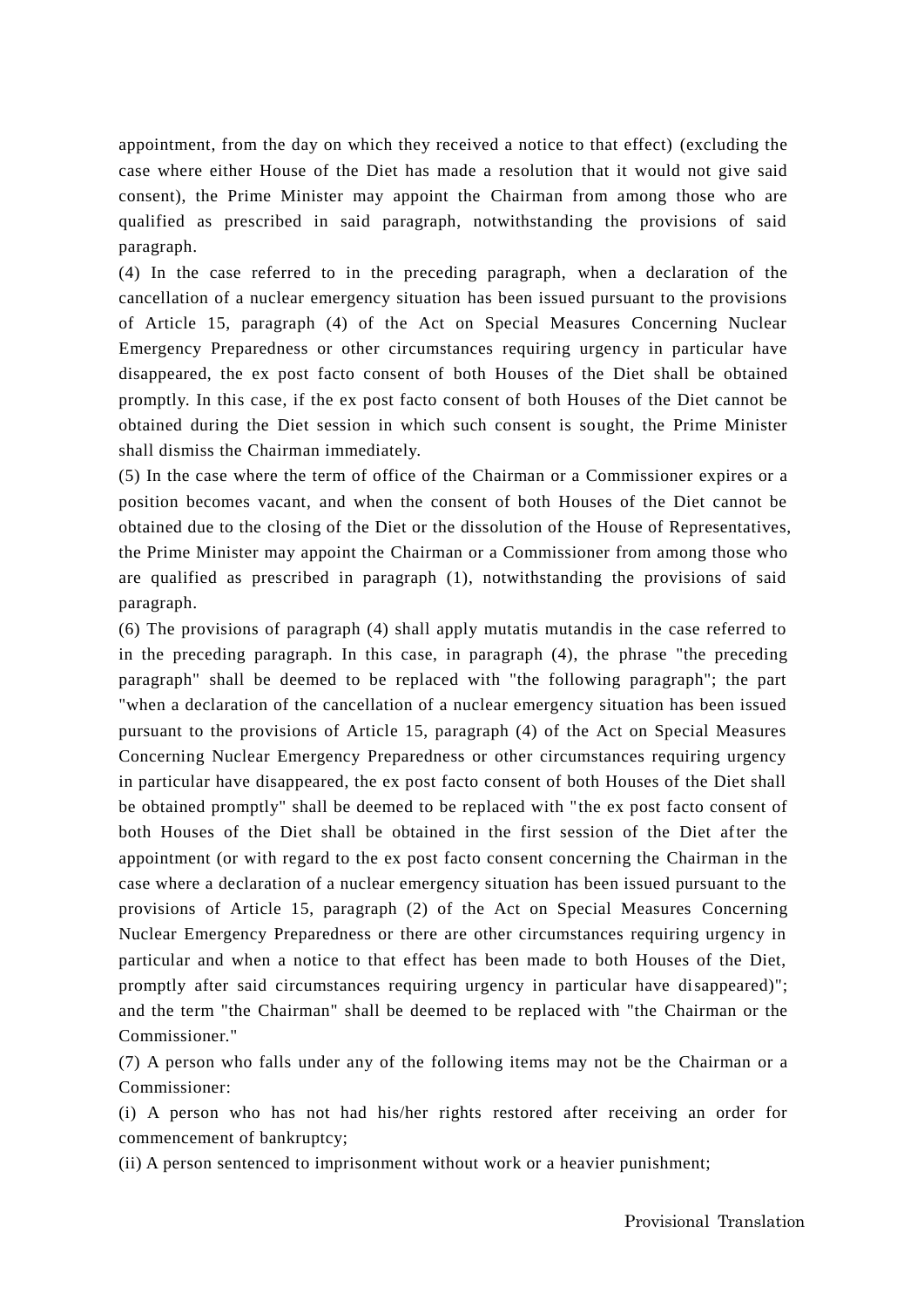(iii) A person engaging in refining activities, fabricating and enrichment activities, interim storage activities, reprocessing activities or waste disposal activities concerning nuclear energy, a licensee of reactor operation, a person who places a foreign nuclear vessel in the water areas of Japan, or a person who uses nuclear source material or nuclear fuel material, or when these persons are juridical persons, an officer thereof (including any person whose actual scope of authority or control is equivalent to or greater than that of an officer regardless of title), or an employee or other person in the service thereof;

(iv) An officer of an organization of any person set forth in the preceding item (including any person whose actual scope of authority or control is equivalent to or greater than that of an officer regardless of title), or an employee or other person in the service thereof.

#### **(Term of Office)**

Article 8 (1) The terms of office of the Chairman and the Commissioners shall be five years; provided, however, that the term of office of the Chairman or a Commissioner who fills a vacancy shall be the remaining term of his/her predecessor.

(2) The Chairman and the Commissioners may be reappointed.

(3) When the terms of office of the Chairman and the Commissioners expire, they shall continuously execute their duties until their successors are appointed.

## **(Dismissal)**

Article 9 (1) The Prime Minister shall dismiss the Chairman or a Commissioner if the Chairman or the Commissioner falls under any of the items of Article 7, paragraph (7).

(2) The Prime Minister, after hearing the opinions of the Nuclear Regulation Authority and obtaining the consent of both Houses of the Diet, may dismiss the Chairman or a Commissioner, when the minister finds that the Chairman or the Commissioner is incapable of executing his/her duties due to a mental or physical disorder or has committed a violation of his/her obligations in the course of his/her duties or an act unbecoming of the Chairman or a Commissioner of the Nuclear Regulation Authority.

#### **(Commission Meetings)**

Article 10 (1) Commission meetings of the Nuclear Regulation Authority shall be convened by the Chairman.

(2) The Nuclear Regulation Authority may neither hold a Commission meeting nor make a resolution unless the Chairman and two or more Commissioners attend the Commission meeting.

(3) A resolution of the Nuclear Regulation Authority shall be made by a majority of the attendants, and in the case of a tie, the Chairman shall make a decision.

(4) Notwithstanding the provisions of the preceding two paragraphs, in any of the cases set forth in the following items, when the Chairman finds that there is no time to convene a Commission meeting due to urgent need in particular or when the quorum for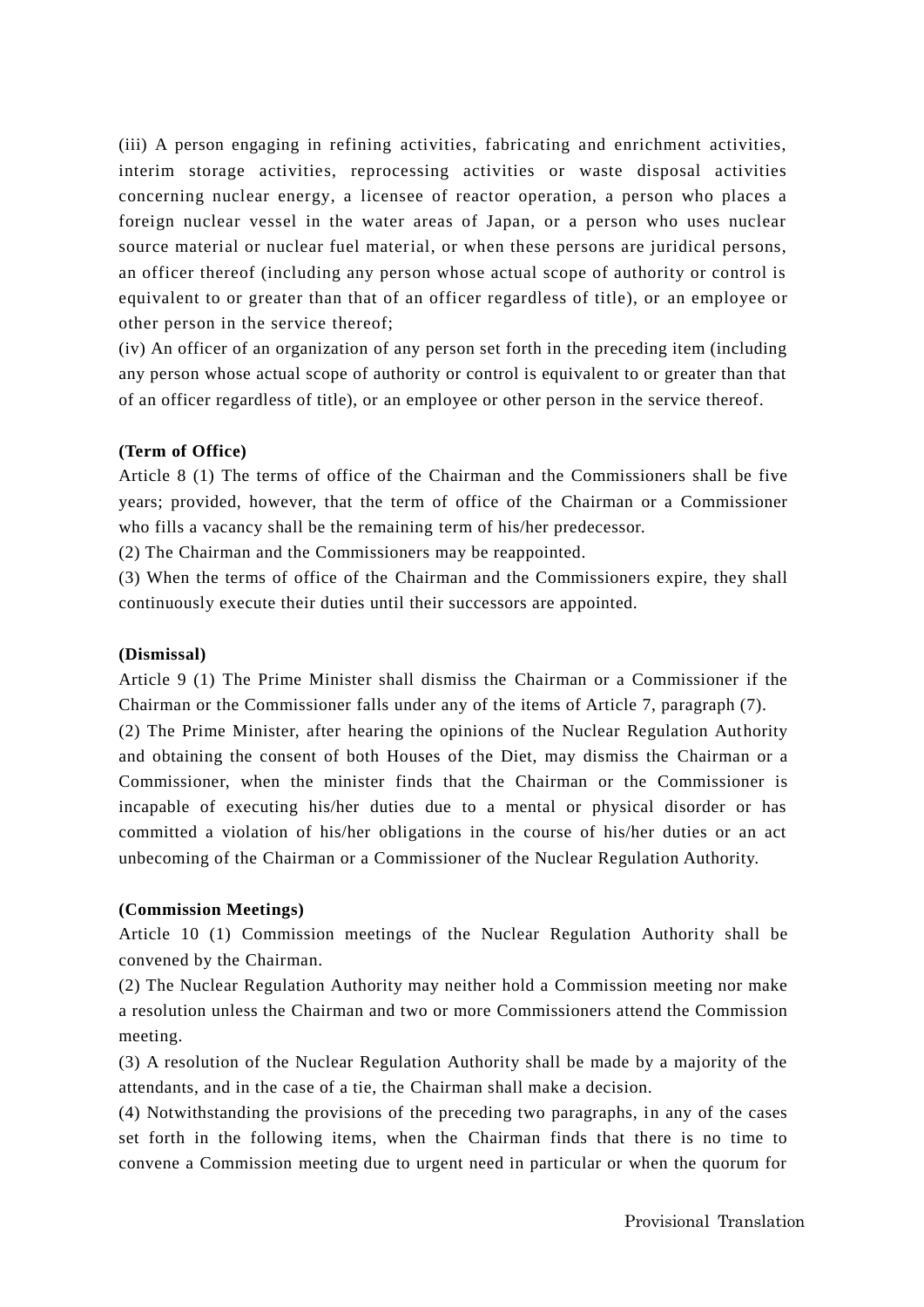holding a Commission meeting or for making a resolution is not met, the Chairman may provisionally represent the Nuclear Regulation Authority with regard to the matters set forth respectively therein:

(i) The case falling under the items of Article 15, paragraph (1) of the Act on Special Measures Concerning Nuclear Emergency Preparedness: Approval of the occurrence of a nuclear emergency situation and report to the Prime Minister under said paragraph, public notice under paragraph (2) of said Article, and submission of a draft of instructions under paragraph (3) of said Article;

(ii) During the period from the time when a declaration of a nuclear emergency situation is issued under Article 15, paragraph (2) of the Act on Special Measures Concerning Nuclear Emergency Preparedness up to the time when a declaration of the cancellation of a nuclear emergency situation is issued under paragraph (4) of said Article: Matters concerning emergency response measures prescribed in Article 2, item (v) of the same Act;

(iii) The case where a notification has been made under the first sentence of Article 105, paragraph (1) of the Act Concerning Measures to Protect Japanese Citizens During Armed Attacks and Others (Act No. 112 of 2004; hereinafter referred to as the "Civil Protection Act" in this paragraph): Report to the director-general of the headquarters (meaning the director-general of the headquarters prescribed in Article 11, paragraph (1) of the Act on the Peace and Independence of Japan and Maintenance of the Nation and the People's Security in Armed Attack Situations, etc. (Act No. 79 of 2003; hereinafter referred to as the "Act on Response to Armed Attack Situations, etc." in this paragraph); the same shall apply in item (v)) and notification to the relevant designated public institutions under paragraph (2) of said Article;

(iv)The case where the fact prescribed in Article 105, paragraph (1) of the Civil Protection Act exists: Approval of the occurrence of said fact under paragraph (4) of said Article;

(v) The case where a notification has been made under Article 105, paragraph (3) of the Civil Protection Act: Report to the director-general of the headquarters and notification to the relevant designated public institutions under paragraph (2) of said Article applied mutatis mutandis pursuant to paragraph (4) of said Article, and notification to the competent prefectural governor, competent mayor of a municipality, relevant governors of neighboring prefectures, and nuclear operators (meaning the nuclear operators set forth in Article 2, item (iii) of the Act on Special Measures Concerning Nuclear Emergency Preparedness; the same shall apply hereinafter) under the second sentence of Article 105, paragraph (4) of the Civil Protection Act;

(vi) The case where armed attack situations, etc. (meaning the armed attack situations, etc. prescribed in Article 1 of the Act on Response to Armed Attack Situations, etc.) have emerged: Issuance of an order to take necessary measures under Article 106 of the Civil Protection Act.

(5) When the Chairman has provisionally represented the Nuclear Regulation Authority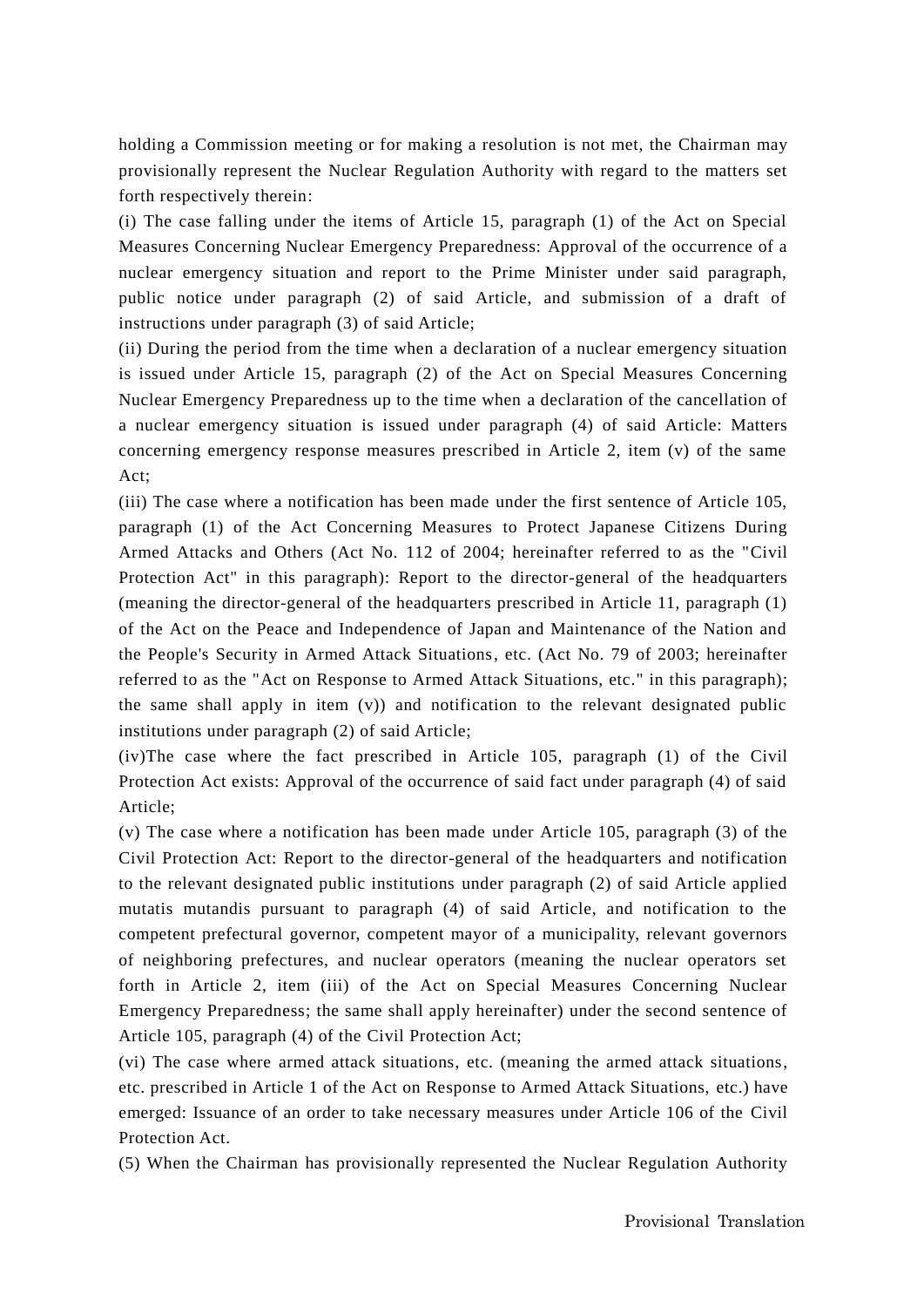pursuant to the provisions of the preceding paragraph, he/she shall make a report to that effect and concerning the matters for which he/she has represented the Nuclear Regulation Authority at its next Commission meeting, as specified by the Ordinance of the Nuclear Regulation Authority (hereinafter referred to as the "Ordinance of the NRA").

(6) With regard to the application of the provisions of paragraphs (2) and (4), and the preceding paragraph in the event that the Chairman has an accident or there is a vacancy in the office of the Chairman, the Commissioner who substitutes for the Chairman under Article 6, paragraph (3) shall be deemed to be the Chairman.

## **(Service Discipline, etc.)**

Article 11 (1) The Chairman and the Commissioners shall not divulge any secret which may have come to their knowledge in the course of their duties. This shall also be applied after they have left their position.

(2) The Chairman and the Commissioners shall neither be an officer of any political party or other political organization nor positively conduct any political activities while they are in office.

(3) The Chairman and the Commissioners, while they are in office, shall not be engaged in a business by receiving reward, operate any profit-making business, or conduct any activities for the purpose of profit, except when they are permitted by the Prime Minister.

(4) In order to prevent any act of the Chairman and the Commissioners that may bring about suspicion or distrust from the citizens with regard to the neutrality and fairness of their duties, the Nuclear Regulation Authority shall establish internal norms that the Chairman and the Commissioners are to observe, concerning such matters as the disclosure of information on donations from nuclear operators, etc. for research of the Chairman or the Commissioners, and restrictions on receiving donations from nuclear operators, etc. while being in the office of the Chairman or the Commissioners, and shall make them public. The same shall apply when the Nuclear Regulation Authority has made changes to such internal norms.

(5) In order to ensure that prompt and appropriate measures can be taken in the event of a nuclear accident, the Nuclear Regulation Authority shall simulate various circumstances that may occur and establish internal norms consisting of the code of conduct that the Chairman and the Commissioners are to observe, including the means to hold a Commission meeting and make a resolution, and shall properly implement them.

#### **(Remuneration)**

Article 12 The remuneration of the Chairman and the Commissioners shall be prescribed separately by Acts.

#### **(Councils, etc.)**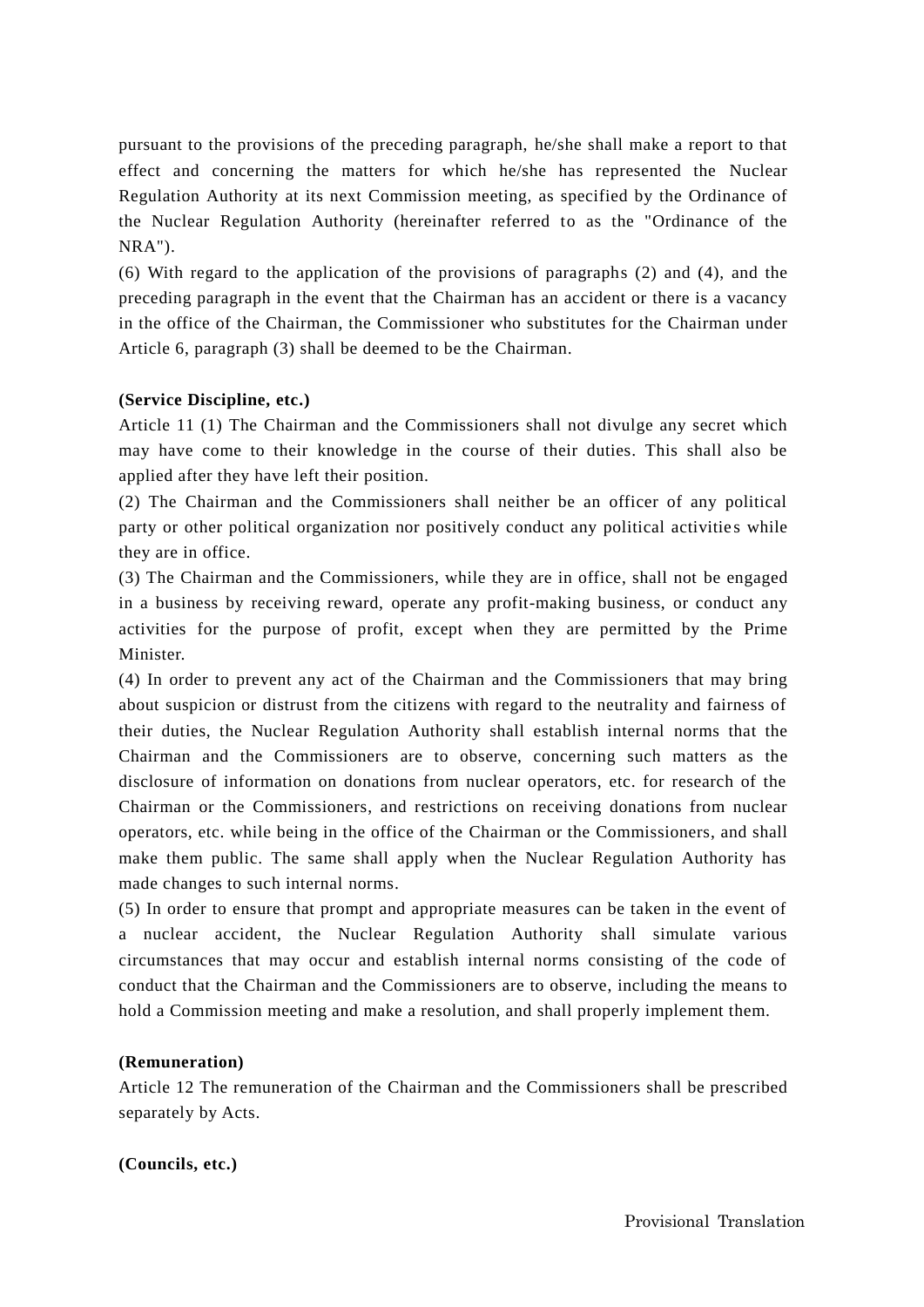Article 13 (1) The following committees shall be established under the Nuclear Regulation Authority:

Reactor Safety Examination Committee;

Nuclear Fuel Safety Examination Committee.

(2) In addition to what are prescribed in the preceding paragraph, the Radiation Council shall be established under the Nuclear Authority as separately specified by Acts

## **(Reactor Safety Examination Committee)**

Article 14 The Reactor Safety Examination Committee shall examine and discuss matters concerning the safety of reactors, when instructed by the Nuclear Regulation Authority.

Article 15 (1) The Reactor Safety Examination Committee shall be composed of examiners, not exceeding the number specified by Cabinet Order.

(2) The examiners shall be appointed by the Nuclear Regulation Authority from among persons who have relevant knowledge and experience.

(3) The examiners shall be part-time.

(4) The term of office of the examiners shall be two years.

(5) The examiners may be reappointed.

Article 16 (1) The Reactor Safety Examination Committee shall have a committee chair, who shall be elected by the examiners from among themselves.

(2) The committee chair shall preside over the affairs of the committee.

(3) In the event that the committee chair has an accident, a previously designated examiner shall substitute for the committee chair.

Article 17 In addition to what is provided for in the preceding three Articles, other necessary matters concerning the Reactor Safety Examination Committee shall be specified by Cabinet Order.

#### **(Nuclear Fuel Safety Examination Committee)**

Article 18 The Nuclear Fuel Safety Examination Committee shall examine and discuss matters concerning the safety of nuclear fuel material, when instructed by the Nuclear Regulation Authority.

Article 19 (1) The Nuclear Fuel Safety Examination Committee shall be composed of examiners, not exceeding the number specified by Cabinet Order.

(2) The provisions of Article 15, paragraphs (2) to (5), and the provisions of Articles 16 and 17 shall apply mutatis mutandis to the Nuclear Fuel Safety Examination Committee.

#### **(Radiation Council)**

Article 20 Regarding the Radiation Council, the provisions of the Act on Technical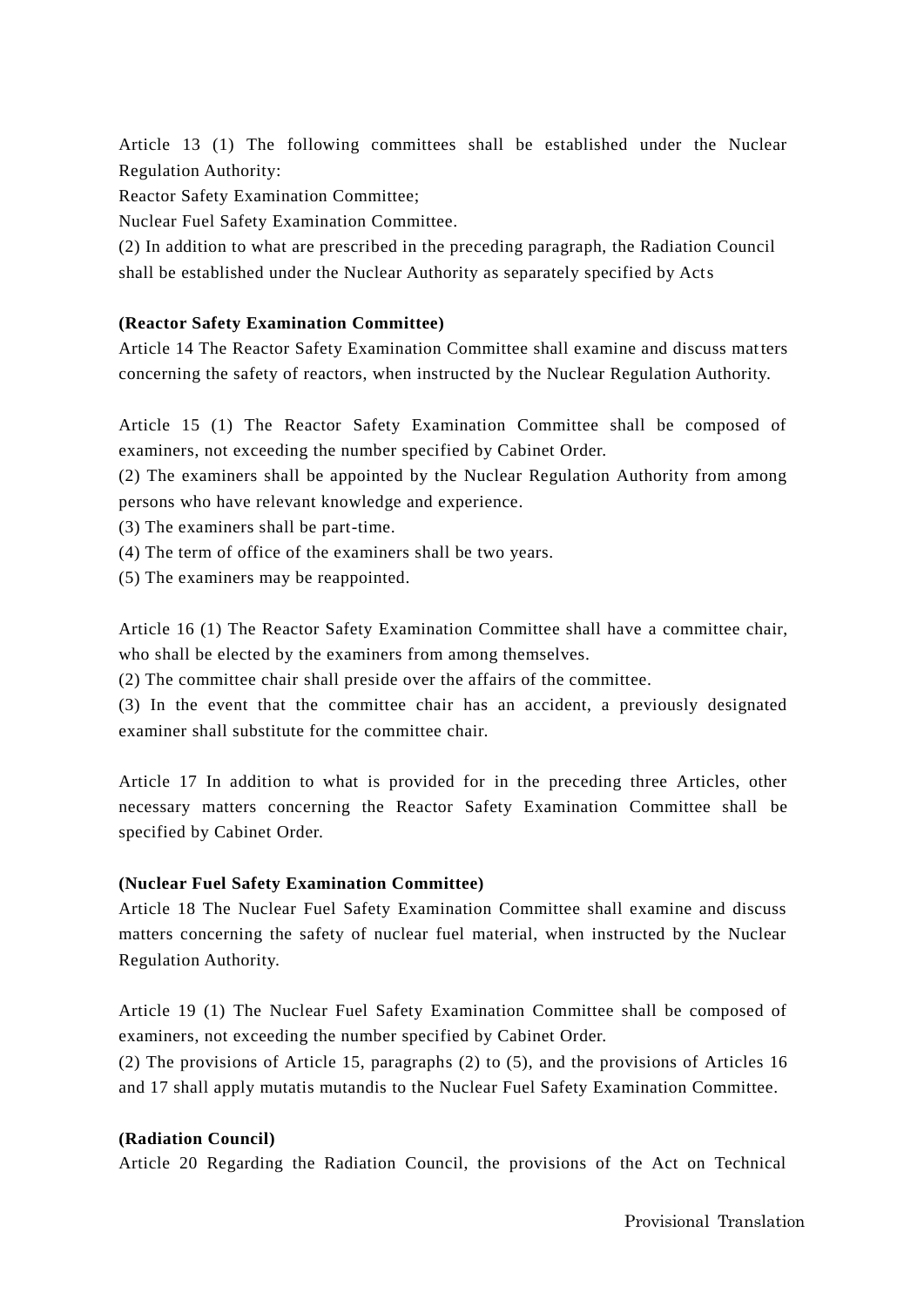Standards for Prevention of Radiation Hazard (Act No. 162 of 1958; including orders based thereon) shall apply.

#### **(Emergency Response Measures Committee Members)**

Article 22 (1) When instructed by the Nuclear Regulation Authority, members of the Emergency Response Measures Committee (hereinafter referred to as the "emergency response members") shall be placed, not exceeding the number specified by Cabinet Order, under the Nuclear Regulation Authority in order to have them examine and discuss matters concerning response measures in the event of a nuclear emergency situation prescribed in Article 2, item (ii) of the Act on Special Measures Concerning Nuclear Emergency Preparedness.

(2) The emergency response members shall be appointed by the Nuclear Regulation Authority from among persons who have relevant knowledge and experience.

(3) The emergency response members shall be part-time and their term of office shall be two years.

(4) The emergency response members may be reappointed.

#### **(Investigations of Nuclear Accidents)**

Article 23 (1) When the Nuclear Regulation Authority finds it necessary for performing the affairs set forth in Article 4, paragraph (1), item (x), it may make the following dispositions:

(i) To collect reports from the relevant nuclear operators, persons who have taken measures to prevent the expansion of damage that has arisen from the nuclear accident, and other related persons involved in the nuclear accident (hereinafter simply referred to as the "persons concerned");

(ii) To enter the relevant nuclear sites and other sites of the nuclear accident, the offices of the relevant nuclear operators, and other places deemed necessary, inspect books, documents and any other necessary articles relating to the nuclear accident (hereinafter referred to as the "articles concerned"), question the persons concerned, or request the submission of nuclear source material, nuclear fuel material or any other necessary samples, limited to the minimum amount necessary for examination;

(iii) To ask the persons concerned to appear, and to question them;

(iv) To ask the owner, possessor, or custodian of the articles concerned to submit said articles or to impound articles submitted;

(v) To order the owner, possessor, or custodian of the articles concerned to preserve said articles, or to prohibit them from relocating said articles;

(vi) To prohibit persons from entering the relevant nuclear sites and other sites of the nuclear accident, except for those on public duty or those recognized by the Nuclear Regulation Authority as being unlikely to cause any problems.

(2) When the Nuclear Regulation Authority finds it necessary, it may have the Chairman, the Commissioners, or the officials of its Secretariat make any of the dispositions set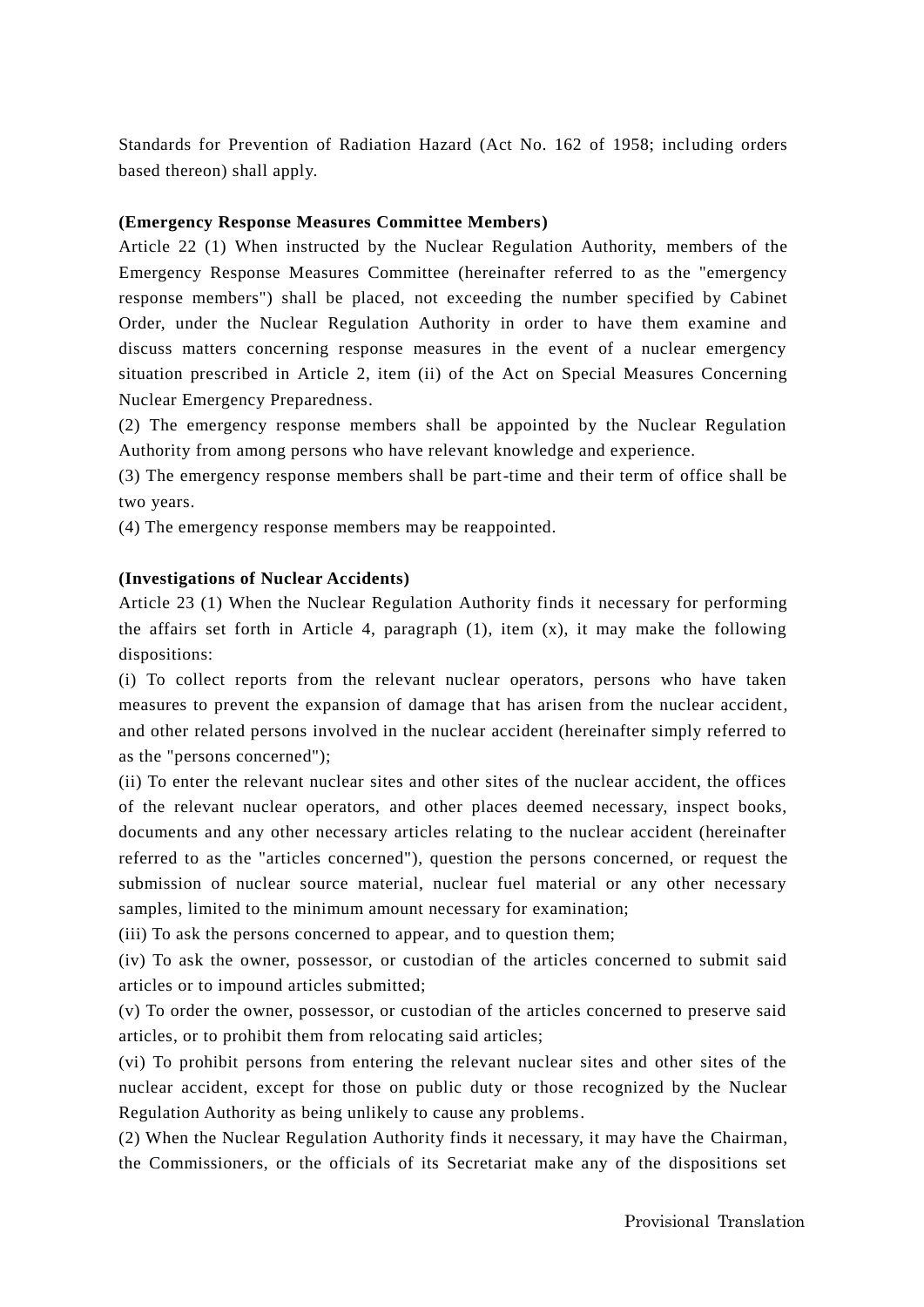forth in the items of the preceding paragraph.

(3) A person who makes the disposition set forth in paragraph (1), item (ii) pursuant to the provisions of the preceding paragraph shall carry an identification card certifying his/her status and produce it upon request by any person concerned.

(4) The authority to make dispositions pursuant to the provisions of paragraph (1) or (2) shall not be construed as being permitted for criminal investigation.

## **(Reporting to the Diet)**

Article 24 The Nuclear Regulation Authority shall report annually to the Diet, through the Prime Minister, on the handling of the affairs under its jurisdiction and make public a summary thereof.

## **(Information Disclosure)**

Article 25 The Nuclear Regulation Authority shall secure the transparency in its operation through a thorough disclosure of the information that it holds with the aim of guaranteeing the public's right to know.

## **(Establishment of the Ordinance)**

Article 26 In order to enforce Acts or Cabinet Orders, or as delegated by Acts or Cabinet Orders, the Nuclear Regulation Authority may establish the Ordinance of the NRA regarding the affairs under its jurisdiction.

## **(Secretariat of the Nuclear Regulation Authority)**

Article 27 (1) A secretariat shall be placed under the Nuclear Regulation Authority in order to have them handle affairs of the Nuclear Regulation Authority.

(2) The secretariat set forth in the preceding paragraph shall be called the "Secretariat of the NRA."

(3) The Secretariat of the NRA shall have a secretary-general and other officials.

(4) The secretary-general set forth in the preceding paragraph shall be called the "Secretary-General of the Secretariat of the NRA."

(5) The Secretary-General of the Secretariat of the NRA shall take control of the affairs of the Secretariat in accordance with the orders of the Chairman.

(6) The provisions of Article 7, paragraphs (3), (4), and (6), and Article 21, paragraphs (1) and (5) of the National Government Organization Act shall apply mutatis mutandis to the internal organization of the Secretariat of the NRA, notwithstanding the provisions of Article 7, paragraph (7) of the same Act. In this case, the term "Ministerial Ordinance" in Article 7, paragraph (6) and Article 21, paragraph (5) of the same Act shall be deemed to be replaced with "Ordinance of the NRA."

## **(Operation of the Nuclear Regulation Authority)**

Article 28 In addition to what is provided for in this Act, other necessary matters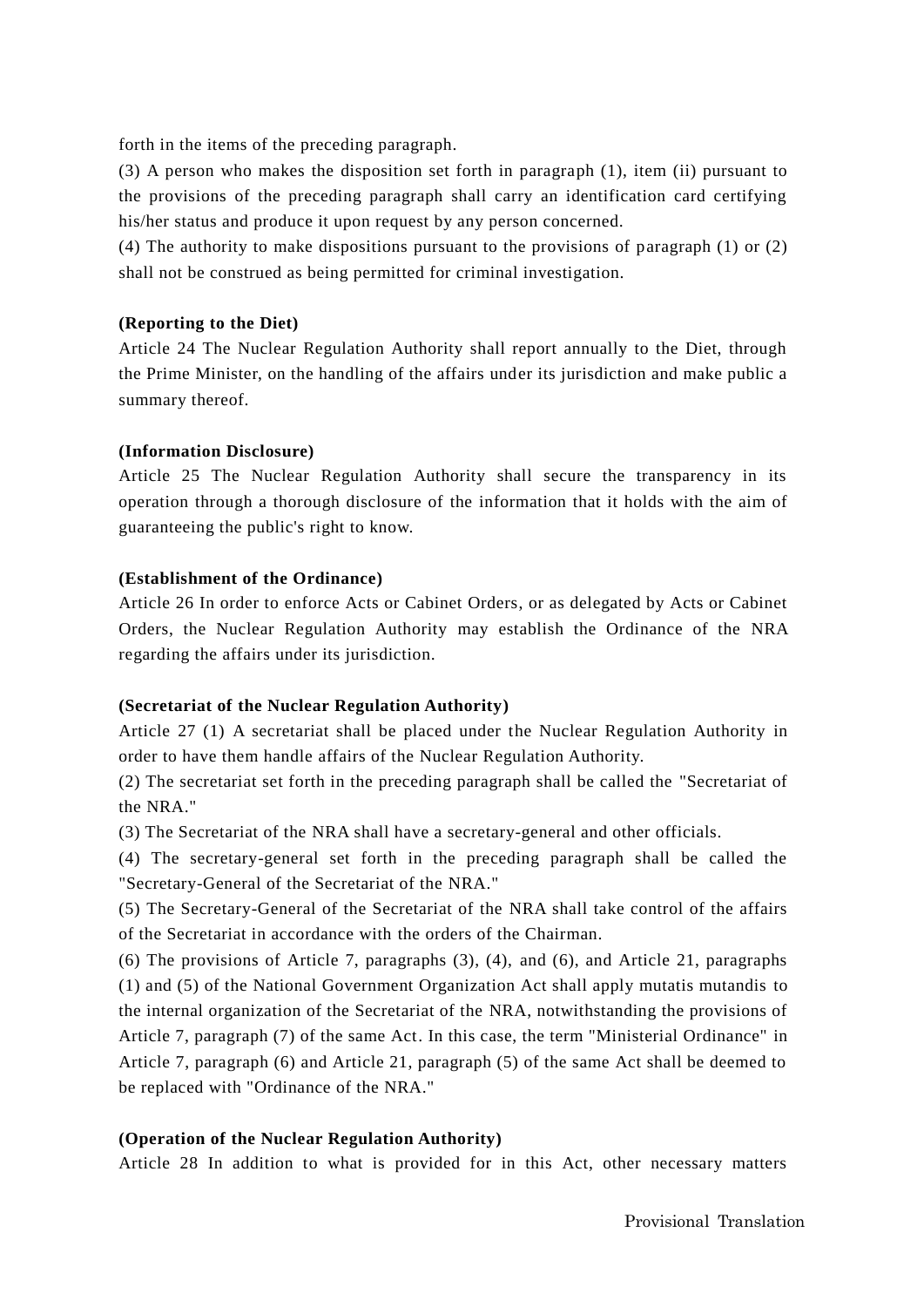concerning the operation of the Nuclear Regulation Authority shall be decided by the Nuclear Regulation Authority.

## **(Penal Provisions)**

Article 29 A person who has violated the provisions of Article 11, paragraph (1) shall be punished by imprisonment with work for not more than one year or a fine of not more than 500,000 yen.

Article 30 A person falling under any of the following items shall be punished by a fine of not more than 300,000 yen:

(i) A person who has made a false report in connection with the collection of reports under Article 23, paragraph (1), item (i) or paragraph (2) of said Article;

(ii) A person who has refused, obstructed or challenged an inspection or the submission of samples under Article 23, paragraph (1), item (ii) or paragraph (2) of said Article, or has made a false statement in response to any question under these provisions;

(iii) A person who has made a false statement in response to any question under Article 23, paragraph (1), item (iii) or paragraph (2) of said Article;

(iv) A person who has failed to submit the relevant articles in violation of the disposition under Article 23, paragraph (1), item (iv) or paragraph (2) of said Article;

(v) A person who has failed to preserve or has relocated the relevant articles in violation of the disposition under Article 23, paragraph (1), item (v) or paragraph (2) of said Article.

Article 31 When the representative of a juridical person, or an agent, employee or other worker of a juridical person or individual has committed any of the violations set forth in the preceding Article with regard to the business of said juridical person or individual, not only the offender shall be punished but also said juridical person or individual shall be punished, as prescribed in said Article.

#### **Supplementary Provisions (Excerpts)**

## **(Appointment of the First Chairman and Commissioners)**

Article 2 (1) The terms of office of the four Commissioners who are to be appointed for the first time after the enforcement of this Act shall be two years for two Commissioners and three years for the remaining two Commissioners.

(2) The terms of office of respective Commissioners prescribed in the preceding paragraph shall be decided by the Prime Minister.

(3) In the case where the enforcement date of this Act is during a Diet session and where a declaration of a nuclear emergency situation has been issued pursuant to the provisions of Article 15, paragraph (2) of the Act on Special Measures Concerning Nuclear Emergency Preparedness, and when both Houses or either House of the Diet failed to make any resolution on their consent within ten days, excluding the period of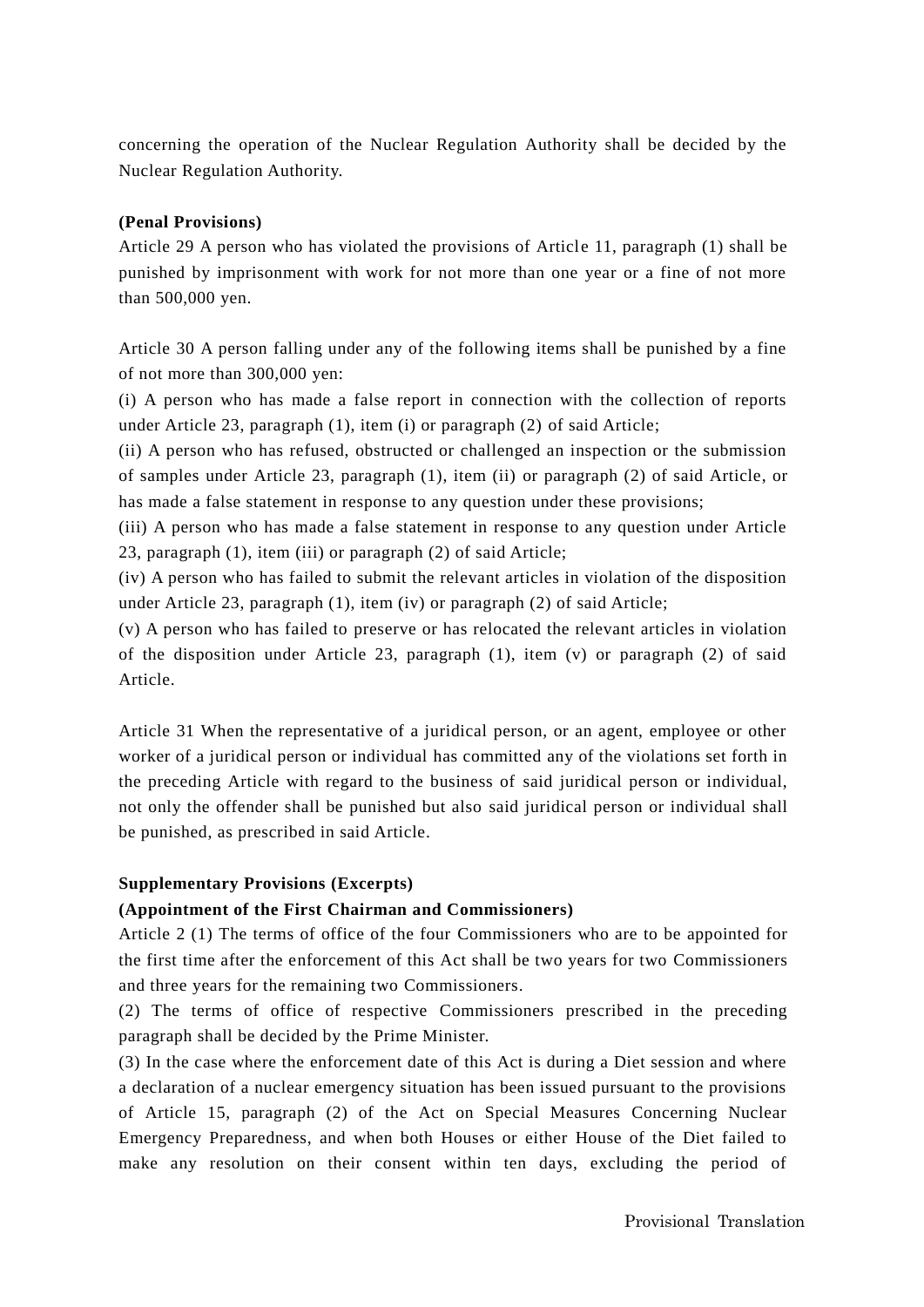adjournment of the Diet or the Houses, from the day on which their consent was sought pursuant to the provisions of Article 7, paragraph (1) by attaching a document stating that a declaration of a nuclear emergency situation has been issued (or when a declaration of a nuclear emergency situation was issued after their consent had been sought pursuant to the provisions of said paragraph, from the day on which they received a notice to that effect) (excluding the case where either House of the Diet has made a resolution that it would not give said consent), the Prime Minister may appoint the first Chairman or Commissioners after the enforcement of this Act, from among those who are qualified as prescribed in said paragraph, notwithstanding the provisions of said paragraph.

(4) The provisions of Article 7, paragraph (4) shall apply mutatis mutandis in the case referred to in the preceding paragraph. In this case, in Article 7, paragraph (4), the phrase "the preceding paragraph" shall be deemed to be replaced with "Article 2, paragraph (3) of the Supplementary Provisions"; the part "or other circumstances requiring urgency in particular have disappeared" shall be deemed to be deleted; and the term "the Chairman" shall be deemed to be replaced with "the Chairman or the Commissioners."

(5) When the consent of both Houses of the Diet cannot be obtained with regard to the appointment of the first Chairman and the Commissioners after the enforcement of this Act, due to the closing of the Diet or the dissolution of the House of Representatives, the Prime Minister may appoint the Chairman and the Commissioners from among those who are qualified as prescribed in Article 7, paragraph (1), notwithstanding the provisions of said paragraph.

(6) The provisions of Article 7, paragraph (4) shall apply mutatis mutandis in the case referred to in the preceding paragraph. In this case, in Article 7, paragraph (4), the phrase "the preceding paragraph" shall be deemed to be replaced with "Article 2, paragraph (5) of the Supplementary Provisions"; the part "when a declaration of the cancellation of a nuclear emergency situation has been issued pursuant to the provisions of Article 15, paragraph (4) of the Act on Special Measures Concerning Nuclear Emergency Preparedness or other circumstances requiring urgency in particular have disappeared, the ex post facto consent of both Houses of the Diet shall be obtained promptly" shall be deemed to be replaced with "the ex post facto consent of both Houses of the Diet shall be obtained in the first session of the Diet after the appointment (or in the case where a declaration of a nuclear emergency situation has been issued pursuant to the provisions of Article 15, paragraph (2) of the Act on Special Measures Concerning Nuclear Emergency Preparedness and when a notice to that effect has been made to both Houses of the Diet, promptly after a declaration of the cancellation of a nuclear emergency situation has been issued pursuant to the provisions of paragraph (4) of said Article"; and the term "the Chairman" shall be deemed to be replaced with "the Chairman or the Commissioners."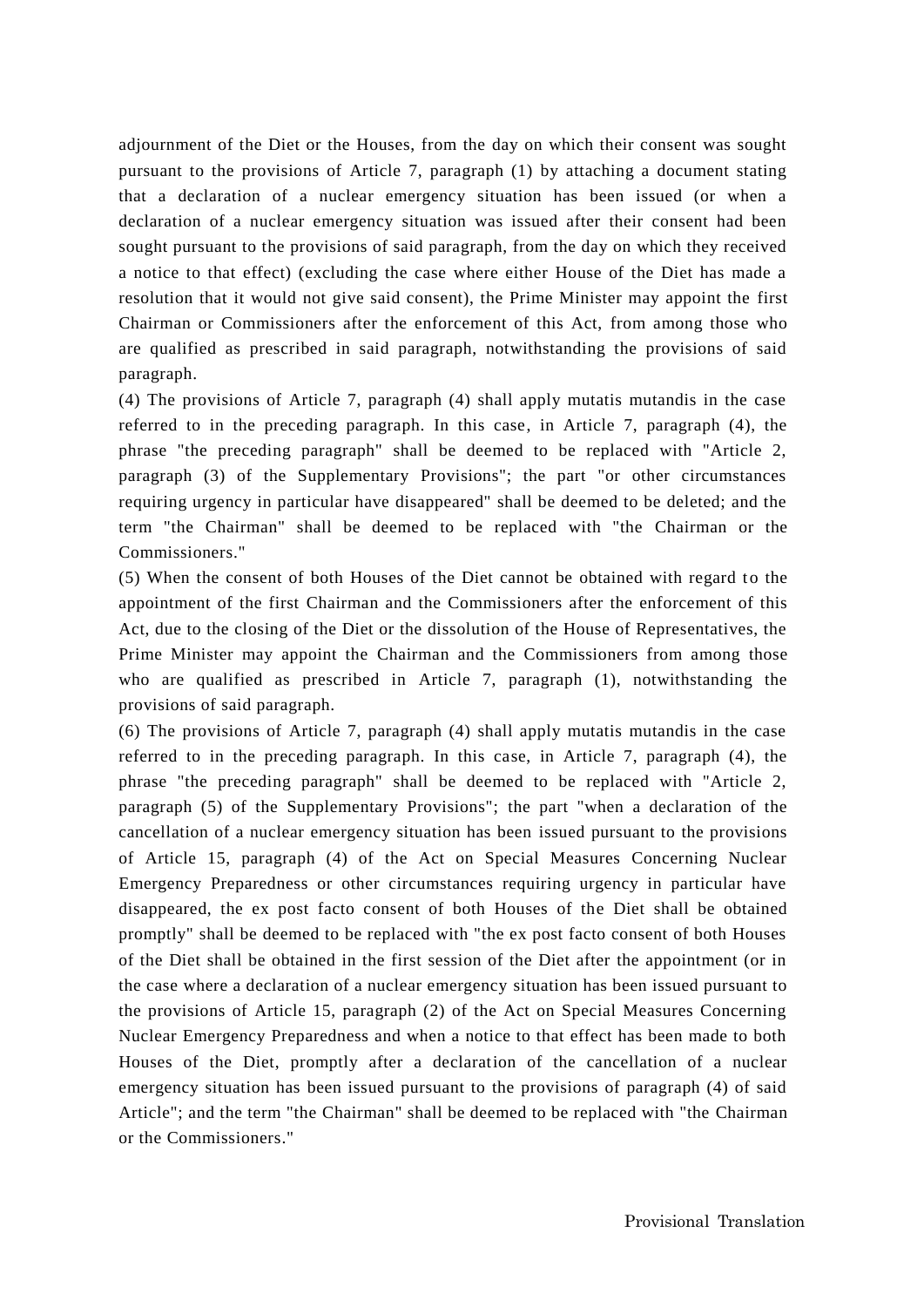#### **(Transitional Measures Concerning Dispositions, etc.)**

Article 3 (1) Dispositions, notifications, or other acts, such as permission, authorization, approval, and designation, that had been made by national government organs already in force (hereinafter referred to as "former organs" in this Article) pursuant to the provisions of the respective Acts prior to the revision by this Act (including orders based thereon; hereinafter referred to as the "former laws and regulations" in this Article and paragraph (1) of the following Article), prior to the enforcement of this Act, shall be deemed, after the enforcement of this Act, to be dispositions, notifications, or other acts, such as permission, authorization, approval, and designation, that have been made by the relevant national government organs (hereinafter referred to as "new organs" in this Article) based on the relevant provisions of the respective Acts after the revision by this Act (including orders based thereon; hereinafter referred to as the "new laws and regulations" in this Article and the following Article), except as otherwise provided for by other laws and regulations.

(2) Applications, notifications, or other acts that had already been made to former organs pursuant to the provisions of the former laws and regulations, at the time of the enforcement of this Act, shall be deemed to be applications, notifications, or other acts that have been made to the relevant new organs based on the relevant provisions of the new laws and regulations, except as otherwise provided for by other laws and regulations.

(3) Matters for which reports, notifications, submissions, or other procedures have to be made to former organs pursuant to the provisions of the former laws and regulations, prior to the enforcement of this Act, but for which such procedures have not been made prior to the enforcement date of this Act shall be deemed, after the enforcement of this Act, to be matters for which reports, notifications, submissions, or other procedures shall be made to the relevant new organs based on the relevant provisions of the new laws and regulations, but for which such procedures have not been made, except as otherwise provided for by other laws and regulations, and said relevant provisions shall apply to them.

#### **(Transitional Measures Concerning Effects of Orders)**

Article 4 (1) Cabinet Office Ordinances set forth in Article 7, paragraph (3) of the Act for Establishment of the Cabinet Office (Act No. 89 of 1999) or Ministerial Ordinances set forth in Article 12, paragraph (1) of the National Government Organization Act that had been issued pursuant to the provisions of the former laws and regulations already in force at the time of the enforcement of this Act (referred to as "former Cabinet Office Ordinances and Ministerial Ordinances" in the following paragraph) and that provide for the matters to be specified in the Ordinance of the NRA pursuant to the provisions of the new laws and regulations shall have the same effect as the Ordinance of the NRA.

(2) Former Cabinet Office Ordinances and Ministerial Ordinances shall be deemed to have the same effect as the relevant Cabinet Office Ordinances set forth in Article 7,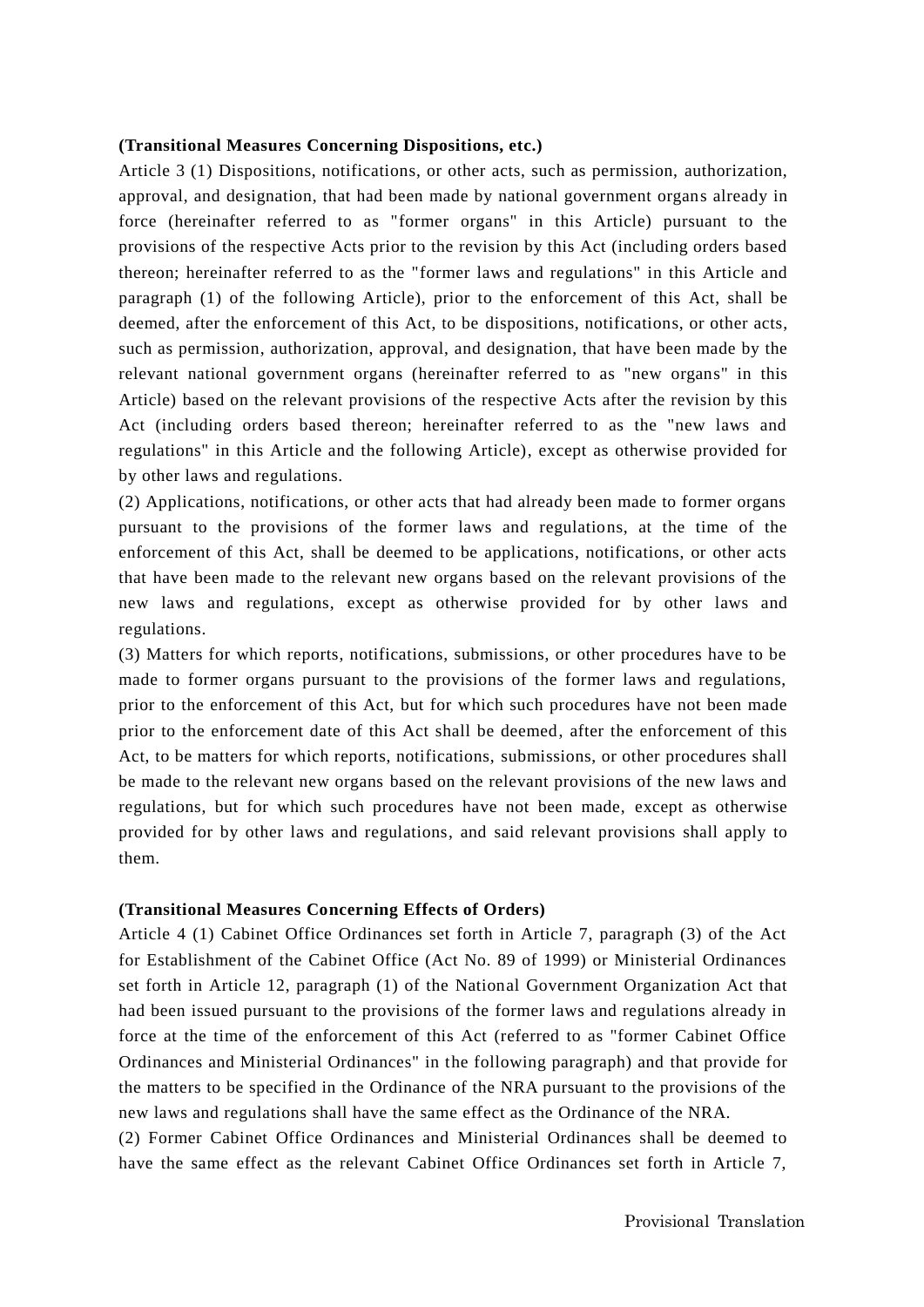paragraph (3) of the Act for Establishment of the Cabinet Office or the relevant Ministerial Ordinances set forth in Article 12, paragraph (1) of the National Government Organization Act that have been issued based on the relevant provisions of the new laws and regulations, except as otherwise provided for by other laws and regulations.

(Review on Government Organizations Having Jurisdiction over Affairs for Ensuring Safety in the Use of Nuclear Energy)

Article 5 With regard to government organizations having jurisdiction over affairs for ensuring safety in the use of nuclear energy, the government shall review them, within three years after the enforcement of this Act, including the possibility of establishing an Independent Regulatory Commission under the Cabinet Office, in order to make them better match international criteria, based on the status of the enforcement of this Act, the details of the report to be submitted by the National Diet of Japan Fukushima Nuclear Accident Independent Investigation Commission, and the latest international criteria, etc. for ensuring safety in the use of nuclear energy, and in light of the fact that the physical protection of radioactive material and other affairs for ensuring safety in the use of nuclear energy are closely related to the national security of Japan, and shall take necessary measures based on the results thereof.

## **(Measures to be Taken by the Government, etc.)**

Article 6 (1) Considering that regulations for ensuring safety in the use of nuclear energy are urgently needed upon the occurrence of the accident at the nuclear power plants after the Great East Japan Earthquake, the government shall promptly take necessary measures concerning the following matters and other necessary matters, with regard to the officials of the Secretariat of the NRA, for the purpose of constantly securing excellent and highly-motivated personnel well-versed in international trends concerning such regulations:

(i) To develop a remuneration system under which the acquisition of qualifications, etc. is taken into consideration and to otherwise improve the treatment of the officials in accordance with their duties and responsibilities that require specialized knowledge and experience;

(ii) To first ensure a sufficient number of positions available for new recruits, and to positively employ those with specialized knowledge and experience from domestic universities, research institutes, private business operators and the like, and at the same time positively employ those with specialized knowledge and experience from foreign universities, research institutes, private business operators and the like, in such manner as employing them as staff members who present their third-party opinions on the nuclear energy administration of Japan, in light of the importance of adopting the latest foreign knowledge on the ensuring of safety in the use of nuclear energy proactively;

(iii) To ensure opportunities for the officials to study abroad, to be dispatched to international organizations or government organs of foreign countries, or to work at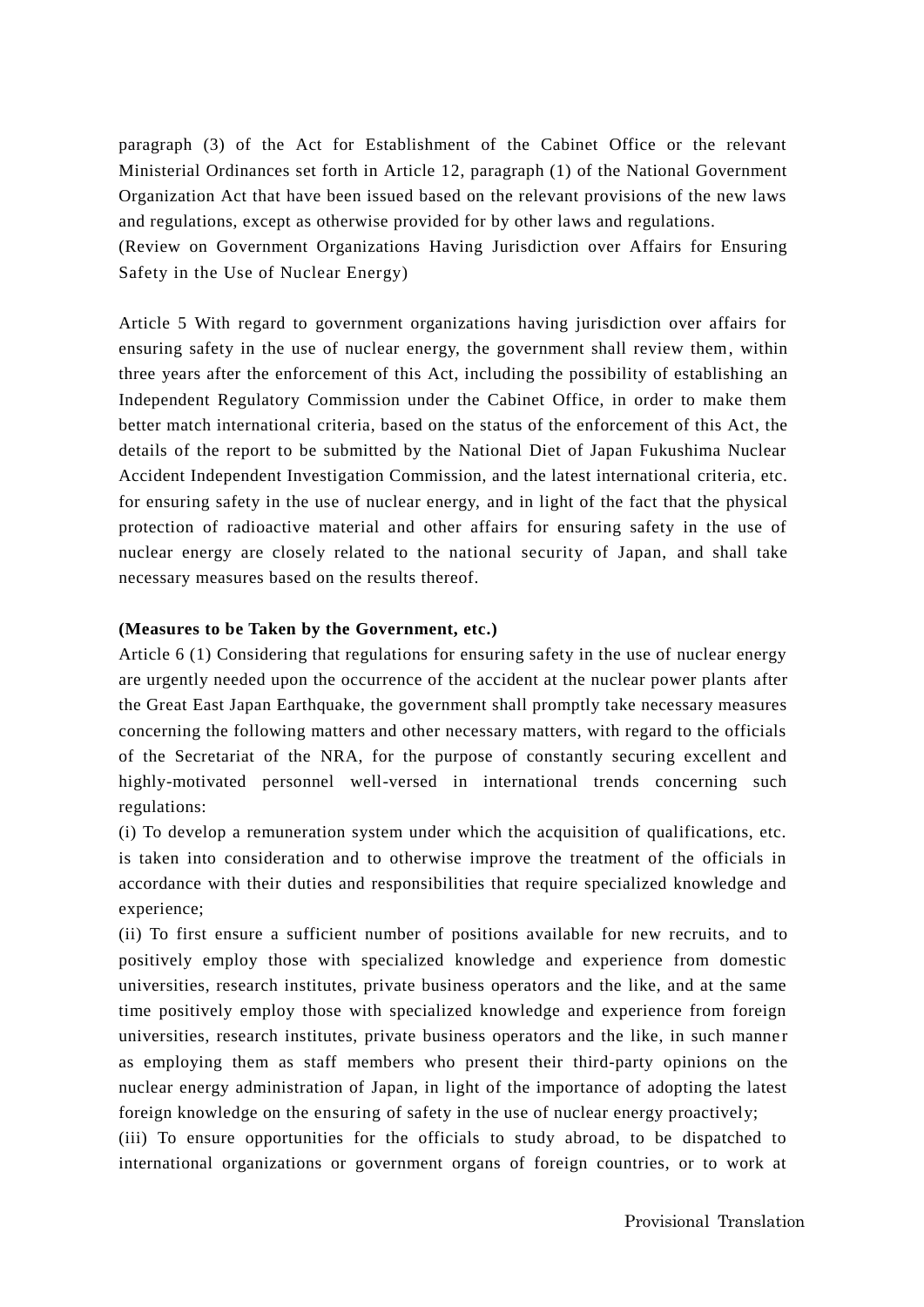diplomatic missions abroad, and to advance personnel exchanges with domestic and foreign universities and research institutes;

(iv) To establish training facilities for improving the officials' professional ability, and to otherwise develop the training system;

 $(v)$  To ensure funds for expanding personnel or physical systems of the Nuclear Regulation Authority, including means for ensuring new recruits and other personnel and fostering them, and to introduce a system to classify accounts.

(2) From the viewpoint of ensuring the independence of regulations for ensuring safety in the use of nuclear energy, the officials of the Secretariat of the NRA, including its executive personnel and other officials, may not be transferred to any government organizations that have jurisdiction over affairs concerning the promotion of the use of nuclear energy; provided, however, that this shall not apply in the case within five years after the enforcement of this Act where unavoidable grounds are found in particular by taking into consideration motivation, competence, etc. of the relevant officials.

(3) From the viewpoint of ensuring the independence of regulations for ensuring safety in the use of nuclear energy, the officials of the Secretariat of the NRA shall be restricted from being reemployed in a manner that may bring about suspicion or distrust from the citizens with regard to the fairness of their duties.

(4) In order to have the Nuclear Regulation Authority take over the business of the Japan Nuclear Energy Safety Organization, the government shall abolish theJapan Nuclear Energy Safety Organization as promptly as possible, and shall promptly take legal measures necessary therefor, such as switching the officials of the Japan Nuclear Energy Safety Organization to the relevant officials of the Secretariat of the NRA.

(5) In addition to what are prescribed in the preceding paragraph, the government shall review the structures and businesses of incorporated administrative agencies and other related organizations so that regulations for ensuring safety in the use of nuclear energy may be implemented in a more efficient and effective manner, and shall take necessary measures based on the results thereof.

(6) The government shall review means to increase the effectiveness of the system for making an allegation under Article 66 paragraph (1) of the Act on the Regulation of Nuclear Source Material, Nuclear Fuel Material and Reactors, and shall take necessary measures based on the results thereof.

(7) Based on the fact that the Great East Japan Earthquake has caused tremendous damage, the government shall explore a fundamental overhaul of its structure to respond to large-scale disasters so that it would be able to make more flexible and effective responses to nuclear emergencies and other large-scale disasters, and shall take necessary measures based on the results thereof.

(8) Based on the experience of the accident at the nuclear power plants after the Great East Japan Earthquake, the government shall promptly review how to disclose information on the relevant nuclear sites and disasters caused by the nuclear a ccident to local governments, and shall take necessary measures based on the results thereof, and at